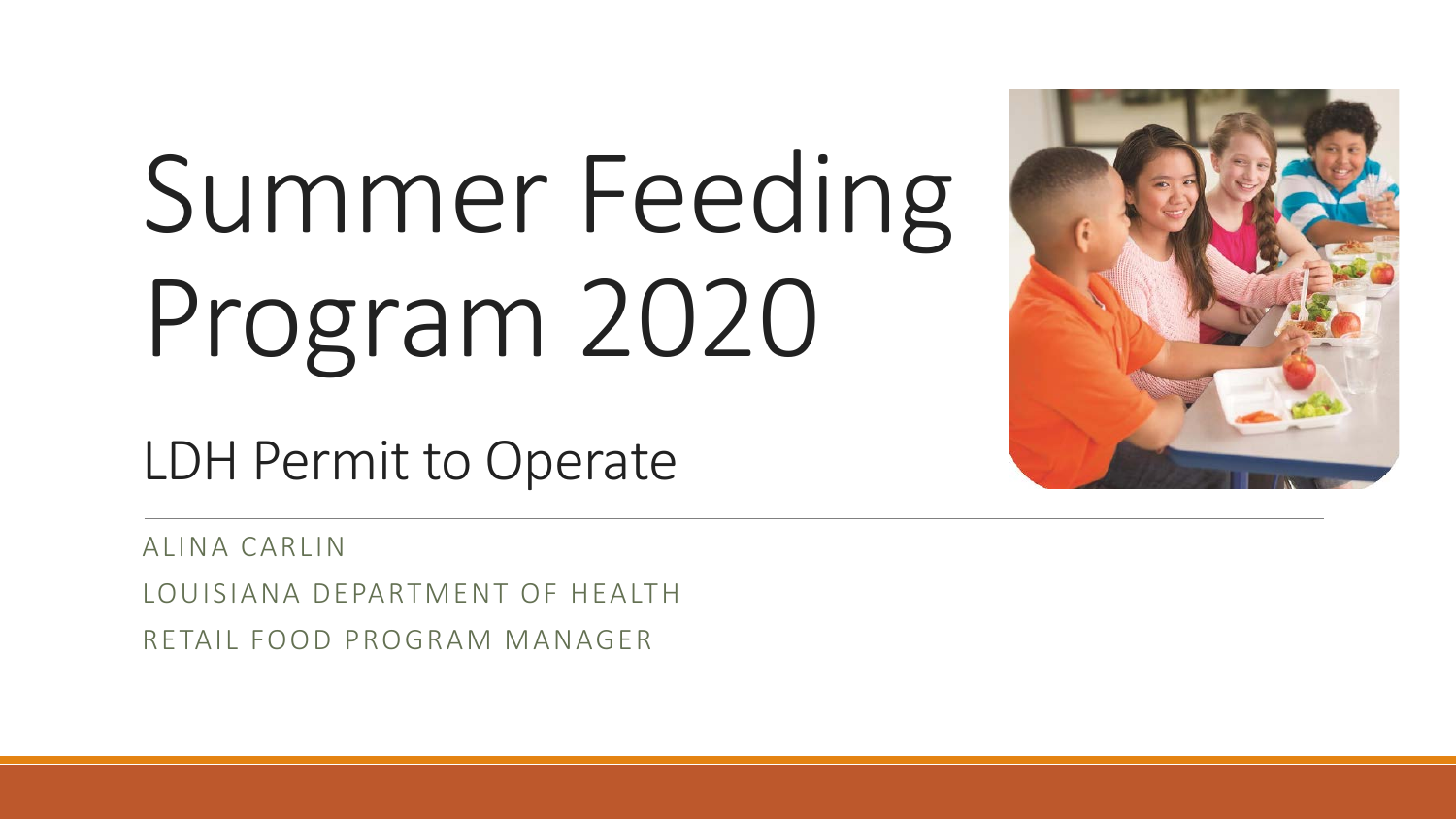### Summer Feeding Food Service Sponsors

**Sponsors must apply and become an approved sponsor with the Louisiana Department of Education's Division of Nutrition Support to provide meals to Summer Feeding Sites.**

•**The first step with Louisiana Department of Health is to apply for a permit.**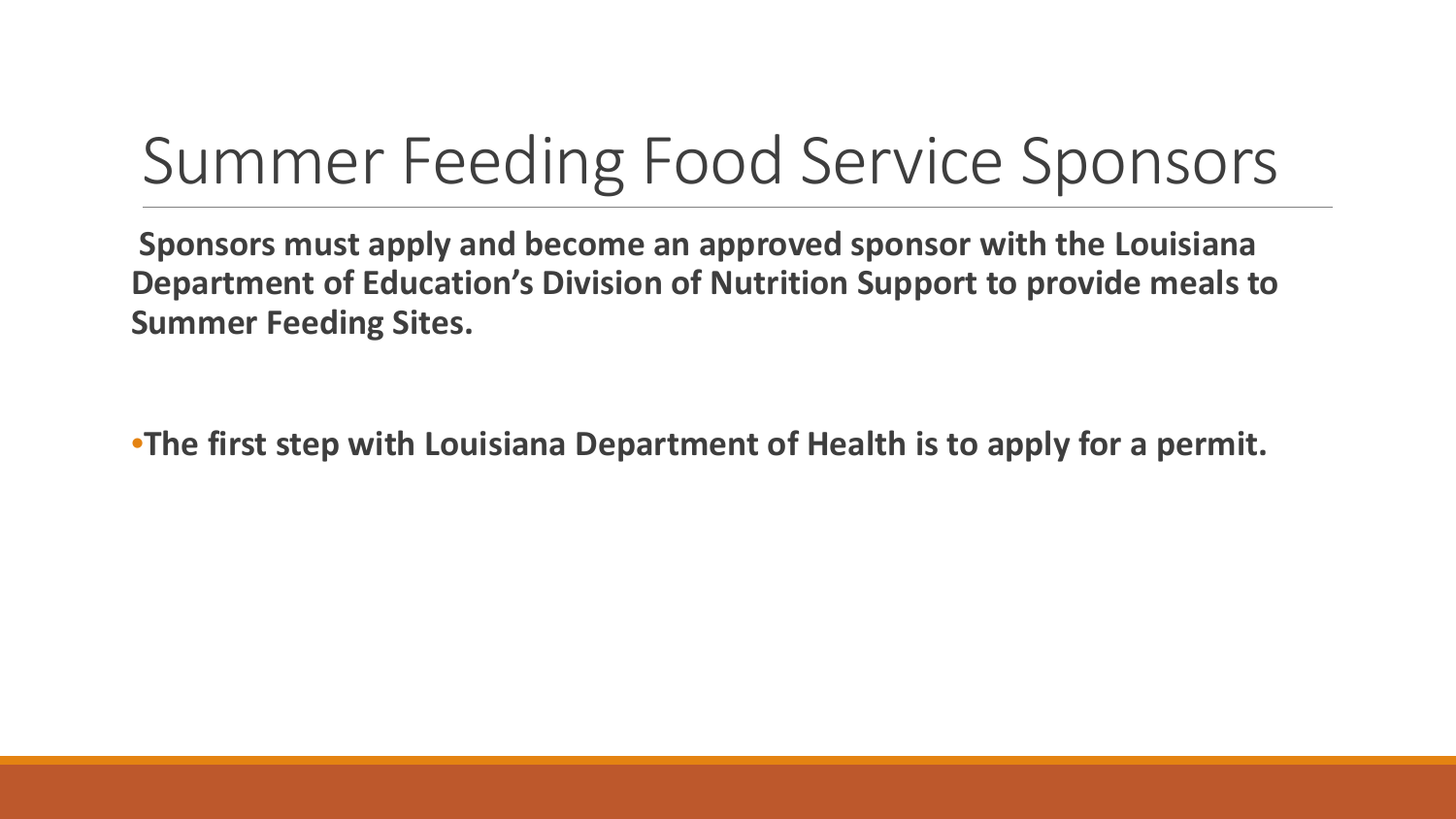The Summer Feeding Site and/or cooking site **Must** Have a LDH Permit to Operate!

Your Summer Feeding Site **WILL NOT** be reimbursed funds without a Louisiana Department of Health Permit!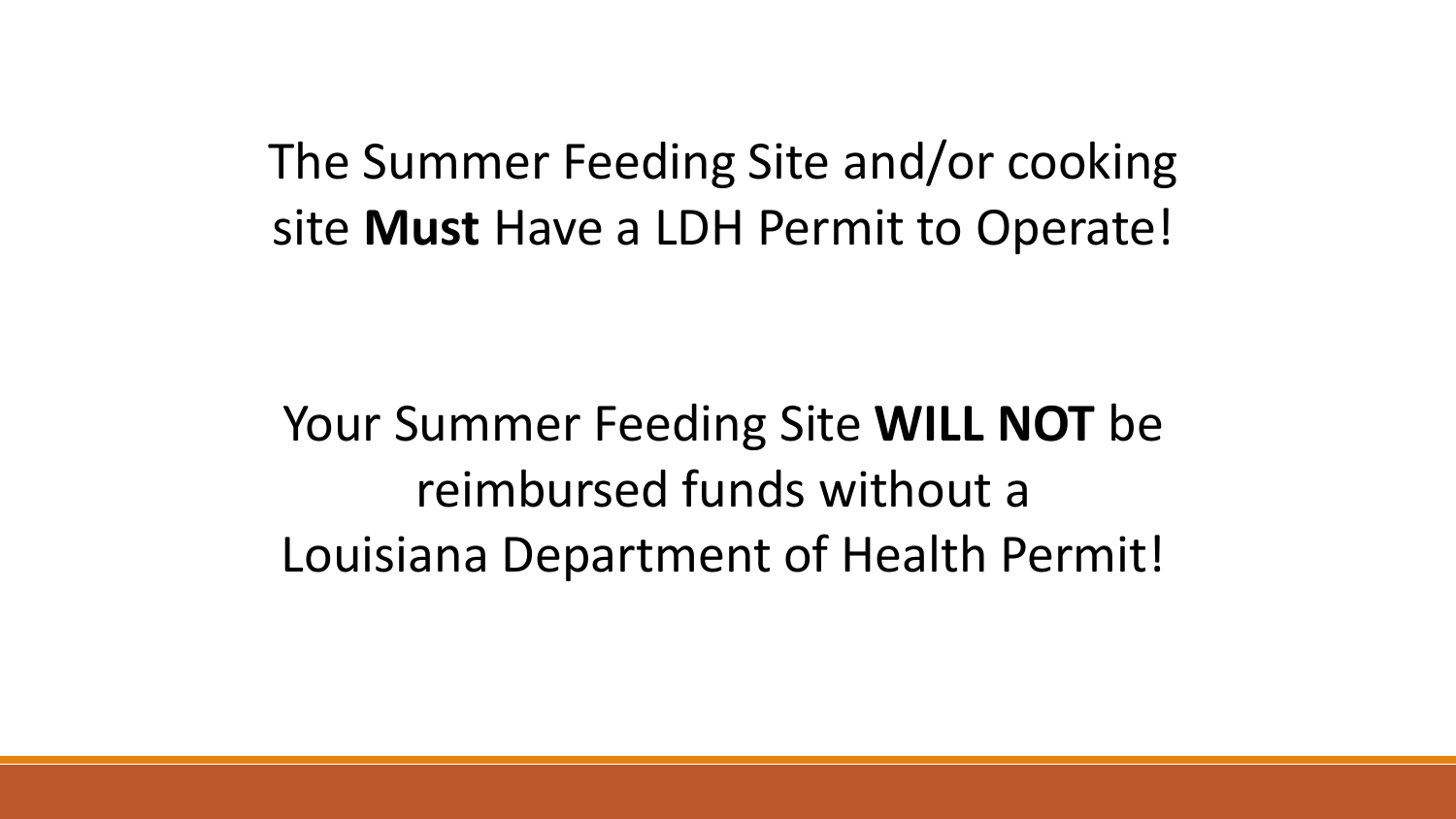# Summer Feeding Food Service Sponsors

•"A sponsor may provide meals in the following ways:

1) Provide its own meals

2) Purchase meals through an agreement with an area school

3) Contract for meals with a food vendor"

(*the site preparing the food requires a LDH Food & Drug Manufacturing Permit)*

*[https://louisianabelieves.com/newsroom/news-releases/2020/01/06/department-seeks-applications-for-summer-food](https://louisianabelieves.com/newsroom/news-releases/2020/01/06/department-seeks-applications-for-summer-food-service-program-sponsors)service-program-sponsors*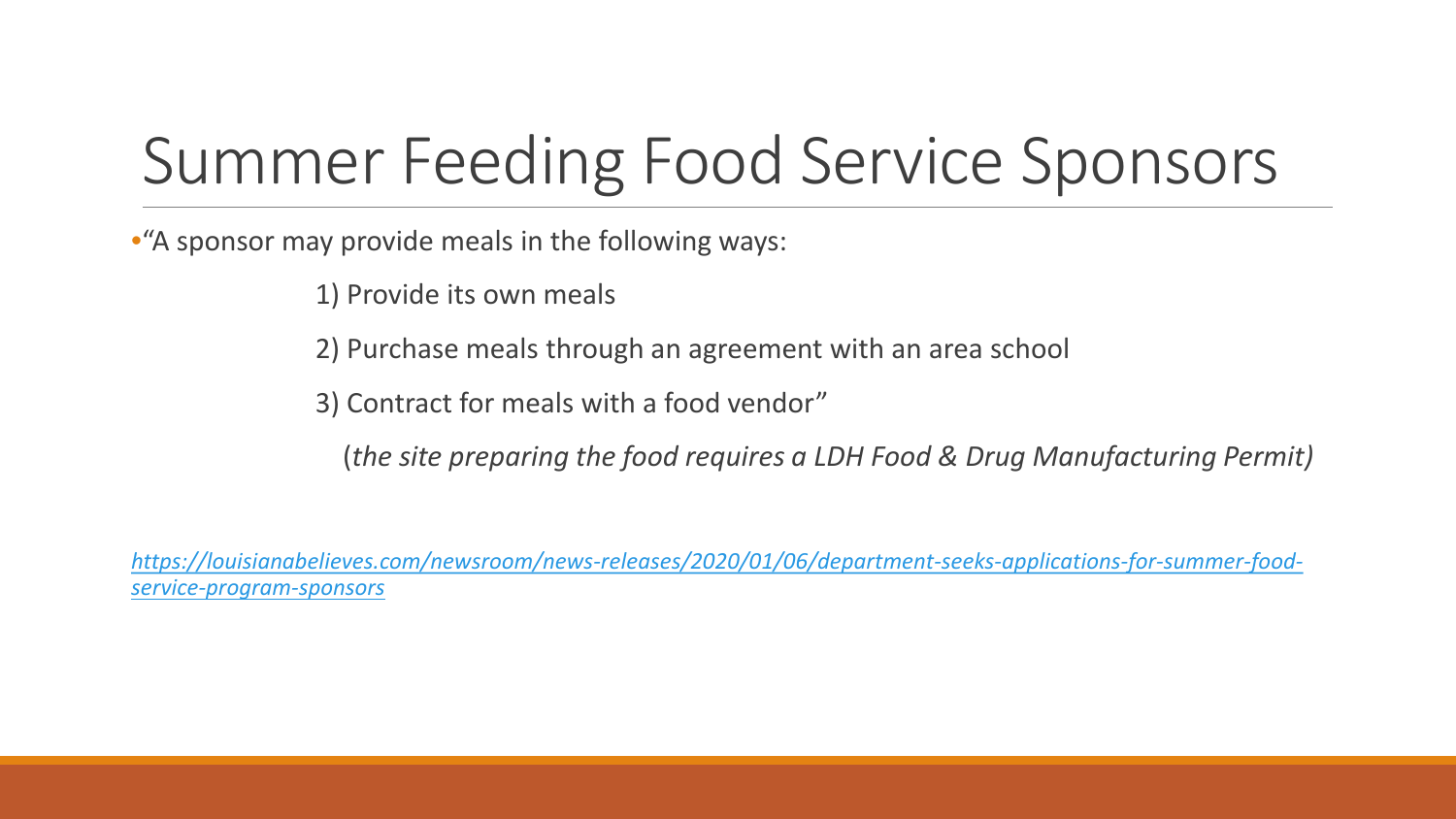# Summer Feeding Site Permit

- Sponsors must apply for permits for each feeding and/or cooking site through the local LDH office.
- Must meet Sanitary Code Requirements
	- $-$  Louisiana Adminstrative Code, Title 51, Part XXIII  $\rightarrow$  [www.eatsafe.la.gov](http://www.eatsafe.la.gov/)
- **Sites must have a Louisiana Department of Education (LDOE) approved sponsor.** 
	- **The temporary permit will expire** and is only applicable to Summer Feeding Services.
	- USDA requires the site have a LDH Permit to receive funding for meals served.
- Only schools that are part of the USDA National School Breakfast and School Lunch Program, do not require an additional permit to operate. **If the schools serves food at a different location, they need a permit at that other feeding site location.**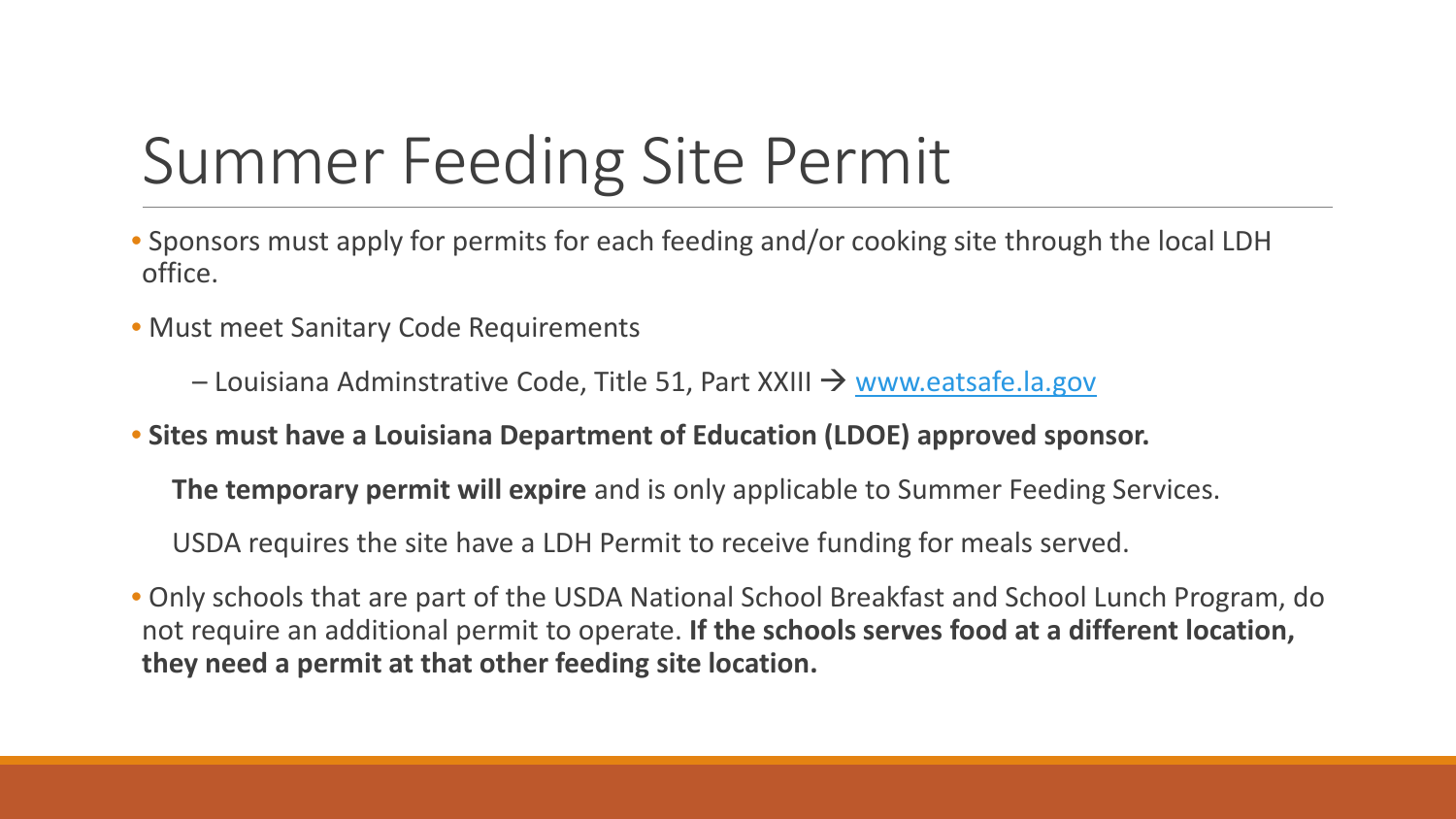Types of Sites

•Full Service Kitchen

•Satellite kitchen

•Outdoor Sites

•Mobile Units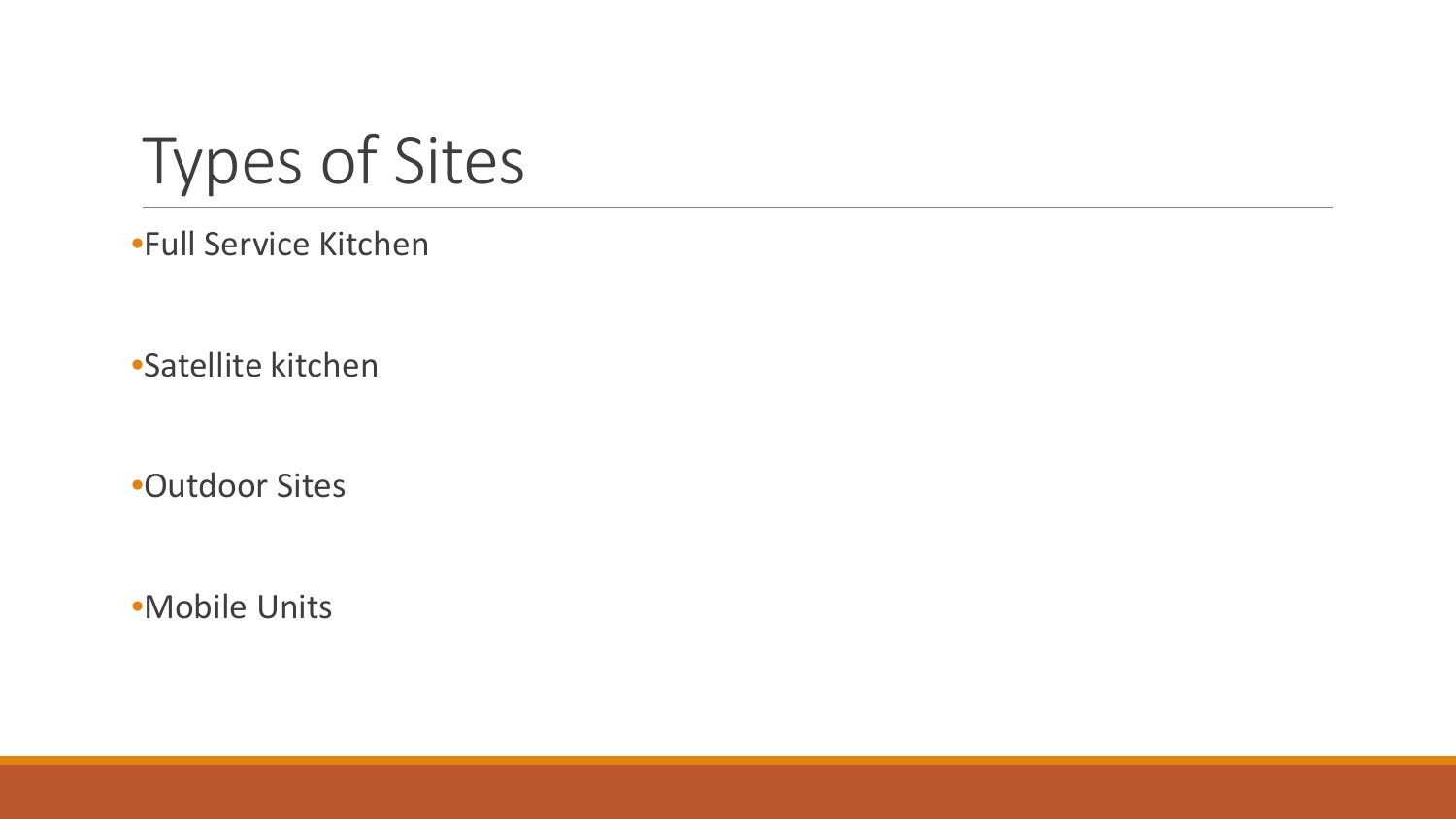#### Full Service Kitchen

- Any kitchen that prepares, cooks, and/or heats food to serve
- These sites will be required to have:
	- a hand sink in all food prep and dishwashing areas,
	- a hand sink accessible for the children (away from food prep areas)
	- a three compartment sink
	- a grease trap (contact the Chief Plumbing Official in your parish)
	- cold holding equipment and possibly hot holding equipment
	- sanitizer and sanitizer test strips for washing, rinsing, and sanitizing.
	- mop sink, and dumpster pad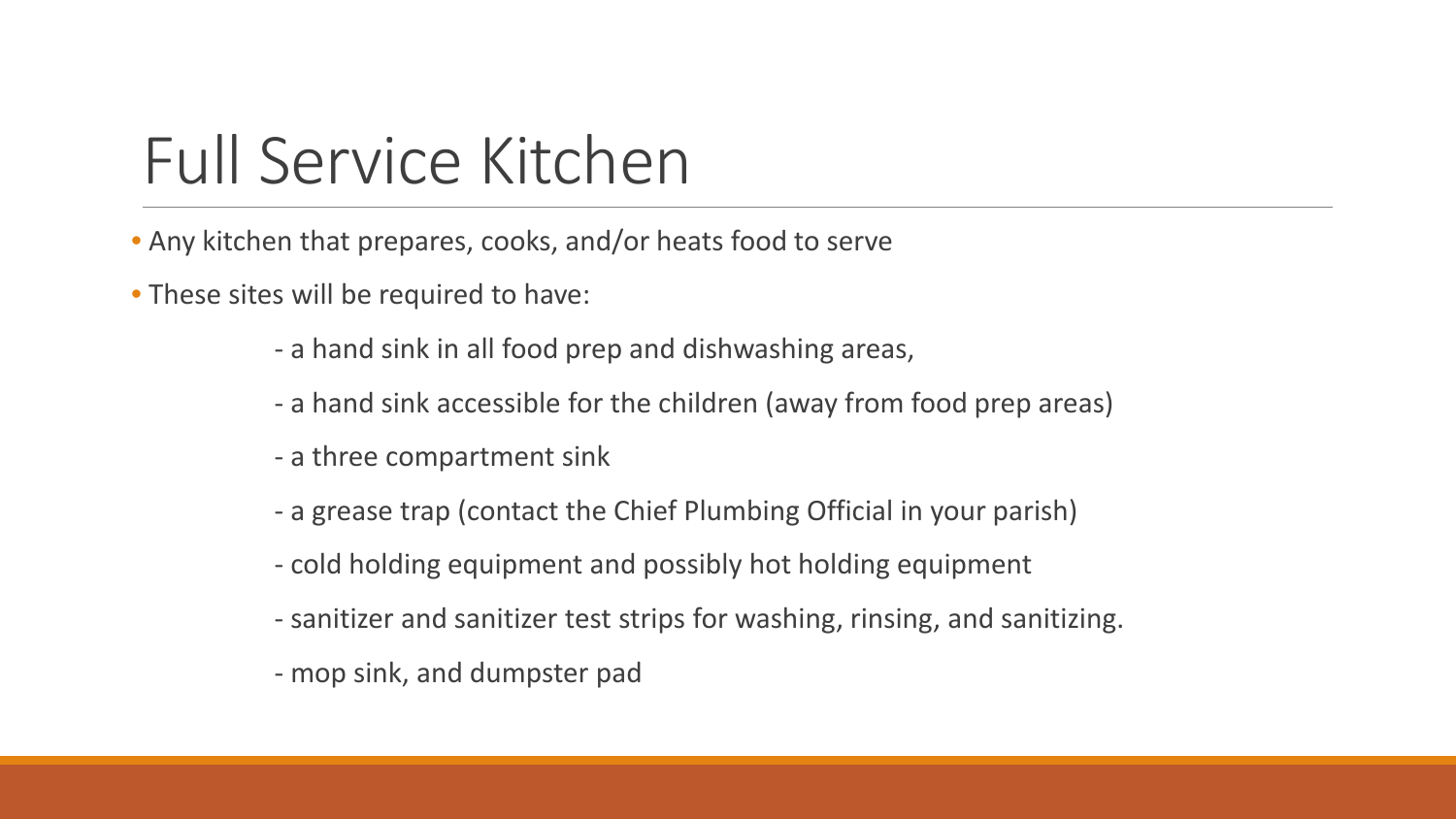# Satellite Kitchen

- A kitchen where **no food prep or cooking** takes places
- Food is provided from a full service summer feeding site or from a commercial kitchen with a LDH Food and Drug Manufacturing Permit.
- Utensils must be returned to the prep site for proper dishwashing and sanitizing
- All food items must arrive on temp and a log must be used to record dates, times, and temperatures of food.
	- Retain logs for duration of Summer Feeding operation or as long as required by LDOE or USDA.
- Minimal Food Assembly
- **A hand sink must be available with hot water and soap and paper towels for children and servers to wash their hands.**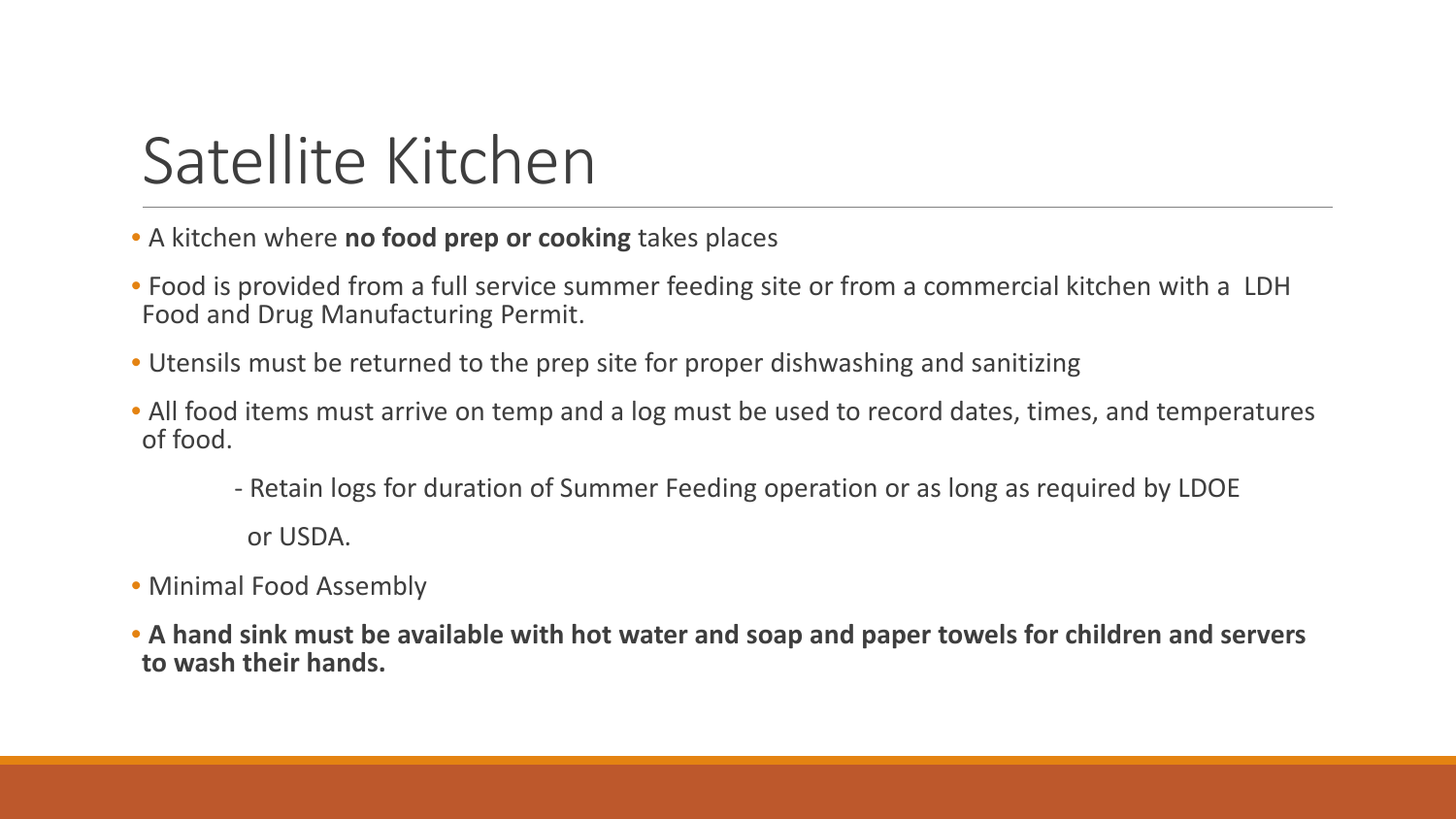#### Feeding Site Only

•There are minimum requirements for feeding sites that must be met for a permit to be issued.

•The feeding site staff must have access to equipment and plumbing noted as available at the site.

•The temporary permit will be issued for dates provided by your Sponsor.

•The permit must be posted at the feeding site for all days of service.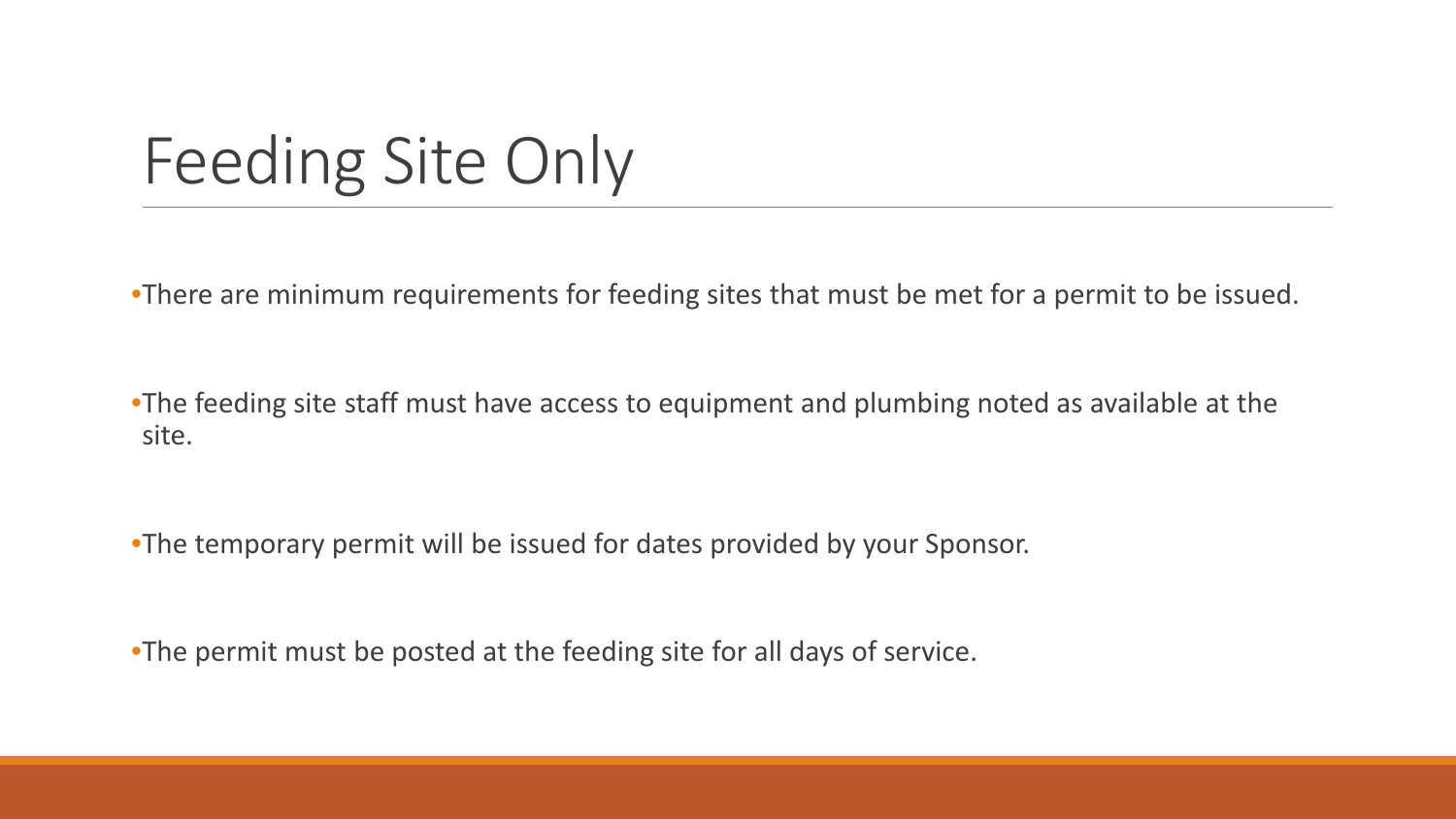#### Outdoor Sites

•All food must arrive as a packaged unit.

• No food assembly.



- Utensils must be returned to the prep site for proper dishwashing and sanitizing.
- Containers (ice chests, cambros, etc.) must be maintained clean.
- A hand sink with hot water, soap, and paper towels must be available for children and servers.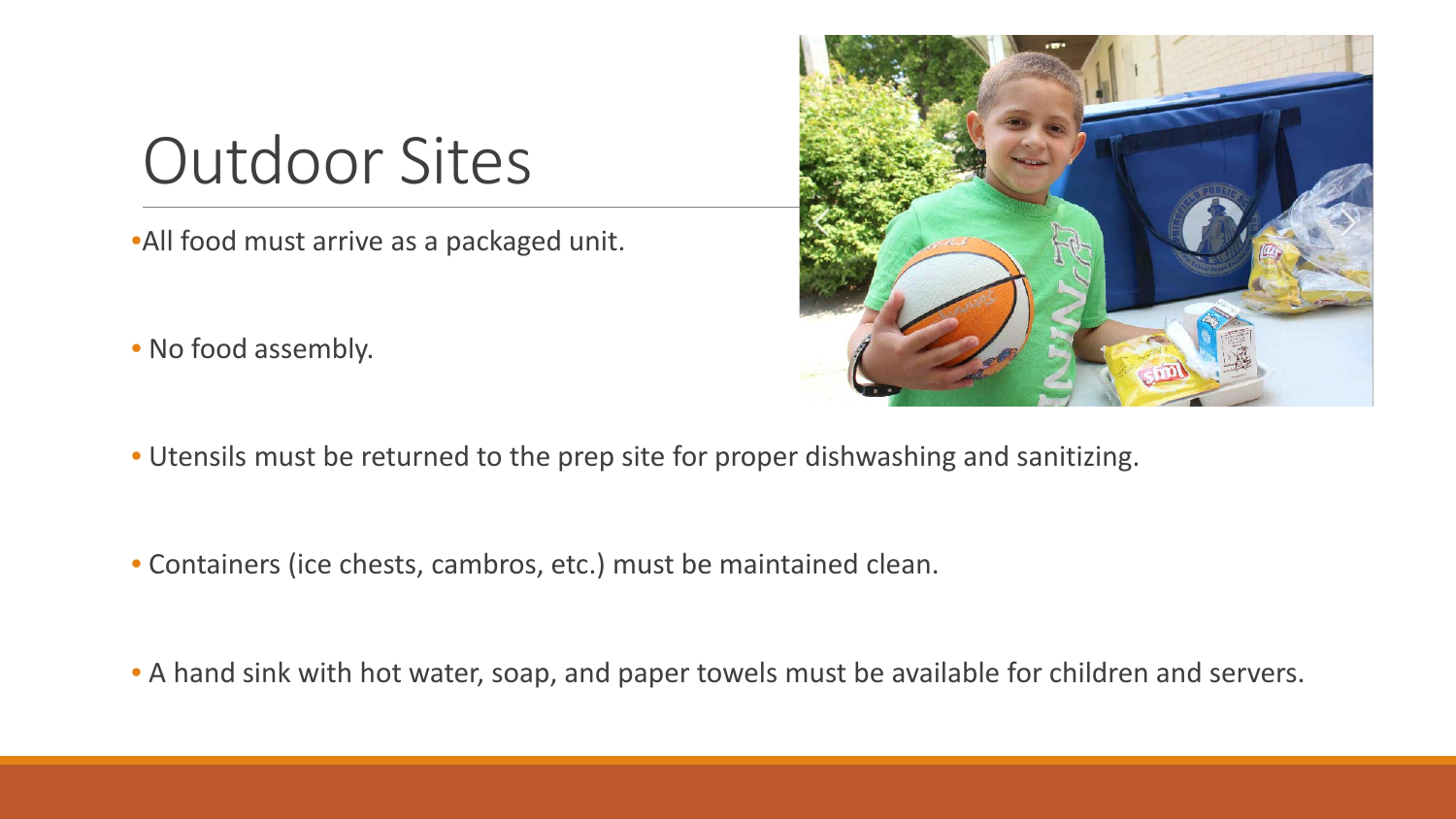#### Mobile Units –Traveling Food Establishments

•**All food must arrive as a packaged unit** (No food assembly on mobile unit)

- must be assembled at the commissary

• Safest meals are shelf stable. **If food transported to sites is potentially hazardous, the mobile unit must use Time as Public Health Control**.

- The operator is required to have written plan, keep logs, and discard all PHF/TCS foods at the end of the four-hour allowance. – Logs must indicate time food was removed from temperature control and time for discard. Food should be labeled with discard time.

• Single service utensils/plates only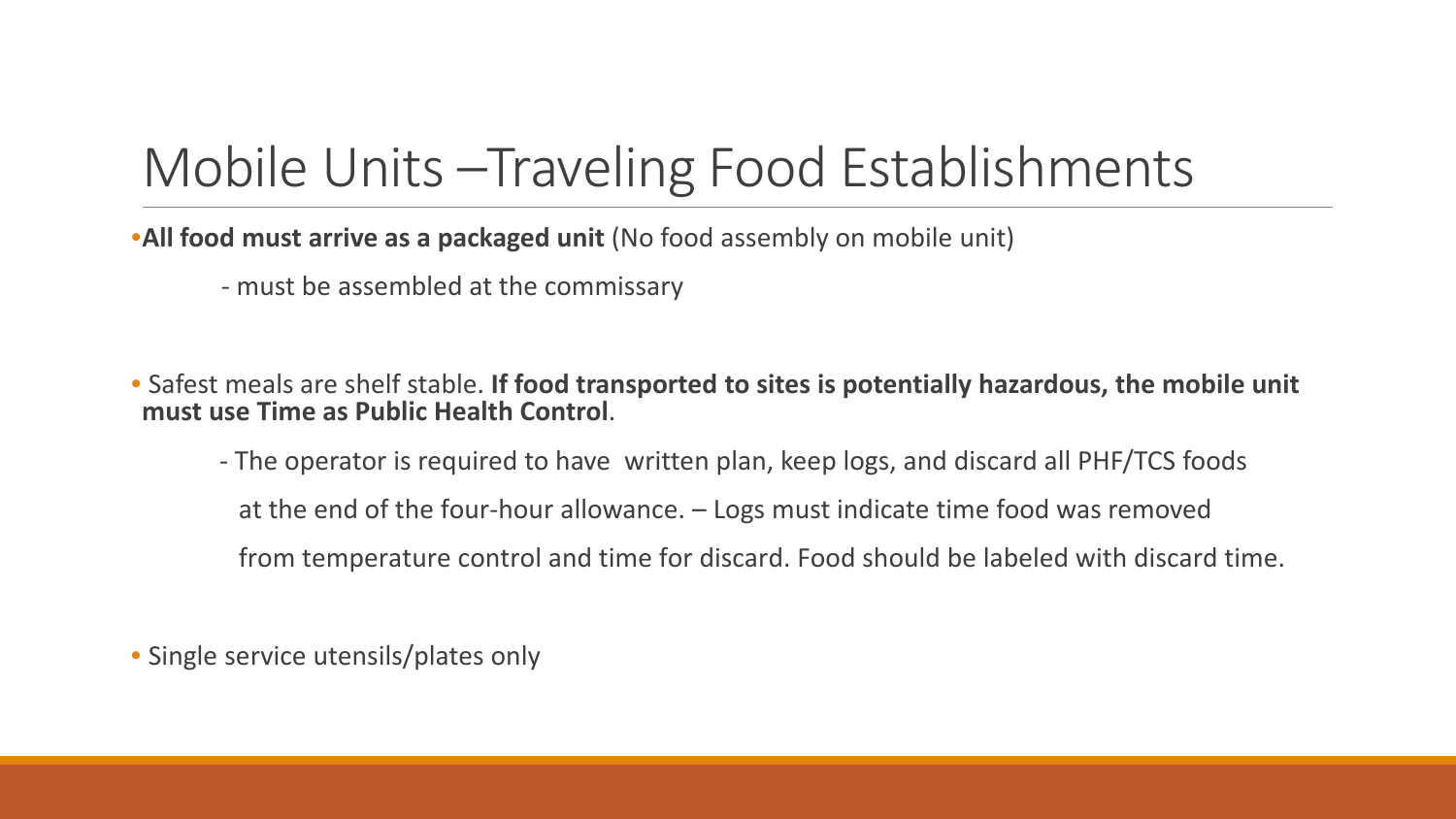# Mobile Units: What's a commissary?

#### • **Permitted base of operations**

- A letter from the commissary is required
	- Must report to commissary daily for supplies and cleaning services.
	- Provided for dumping and flushing liquid waste from the waste water tank
		- Liquid waste shall be discharged to a permitted sanitary sewage system
	- The servicing area must be kept clean and in good repair
	- Potable water serving equipment must be installed to prevent cross-contamination
- Potable water must be obtained from the Commissary (for hand sinks if applicable)
	- Bottled water should be served for drinking.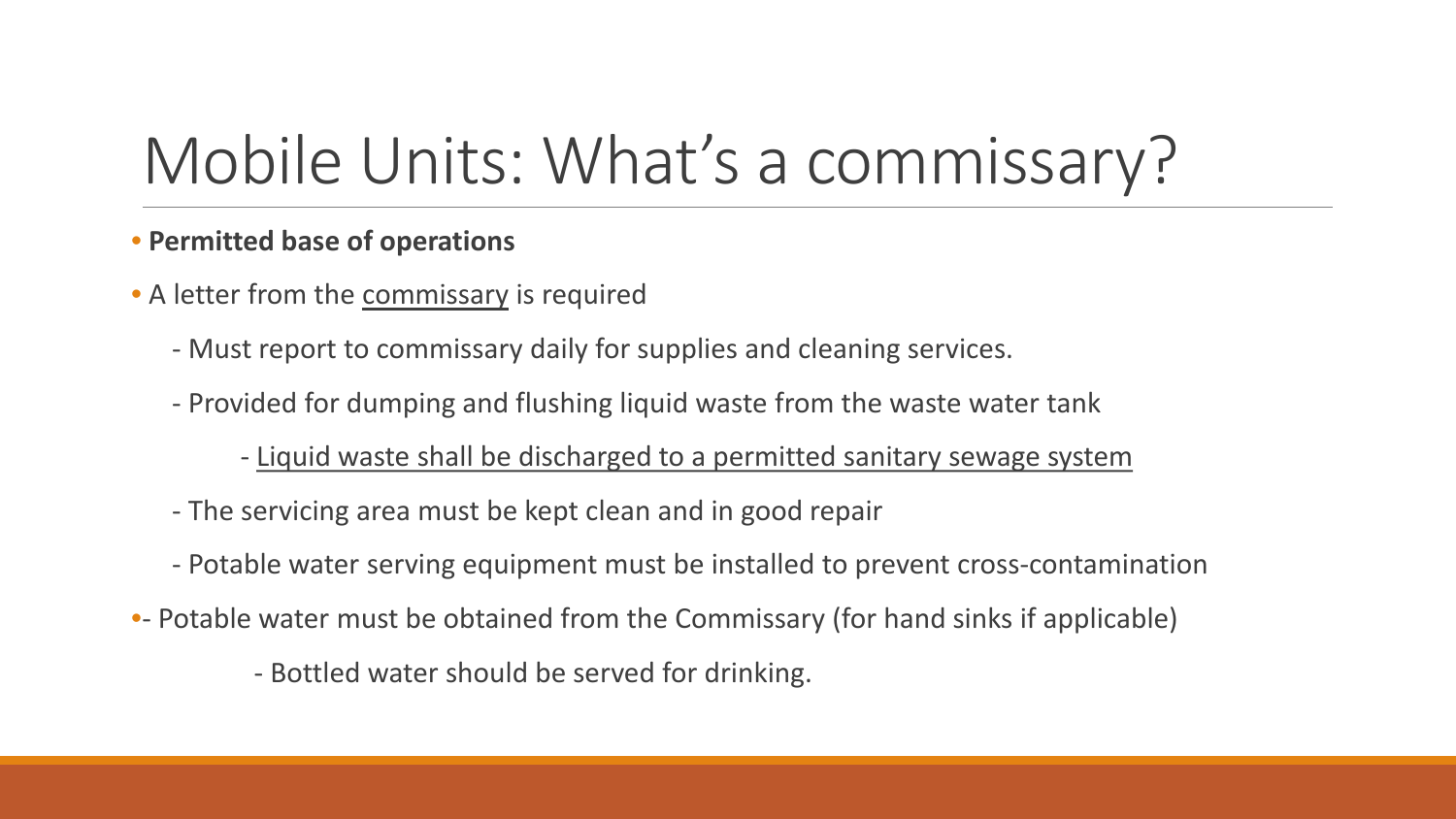# Mobile Food Unit

• The mobile unit must accommodate housing of the children during the meal service.

• Restrooms must be provided by the stop site.



- A hand sink with hot water, soap, and paper towels must be available for children and servers.
	- The hand sinks may be portable and may be provided by the stop site.
- The operator must include a schedule of the proposed times and address of stops on the route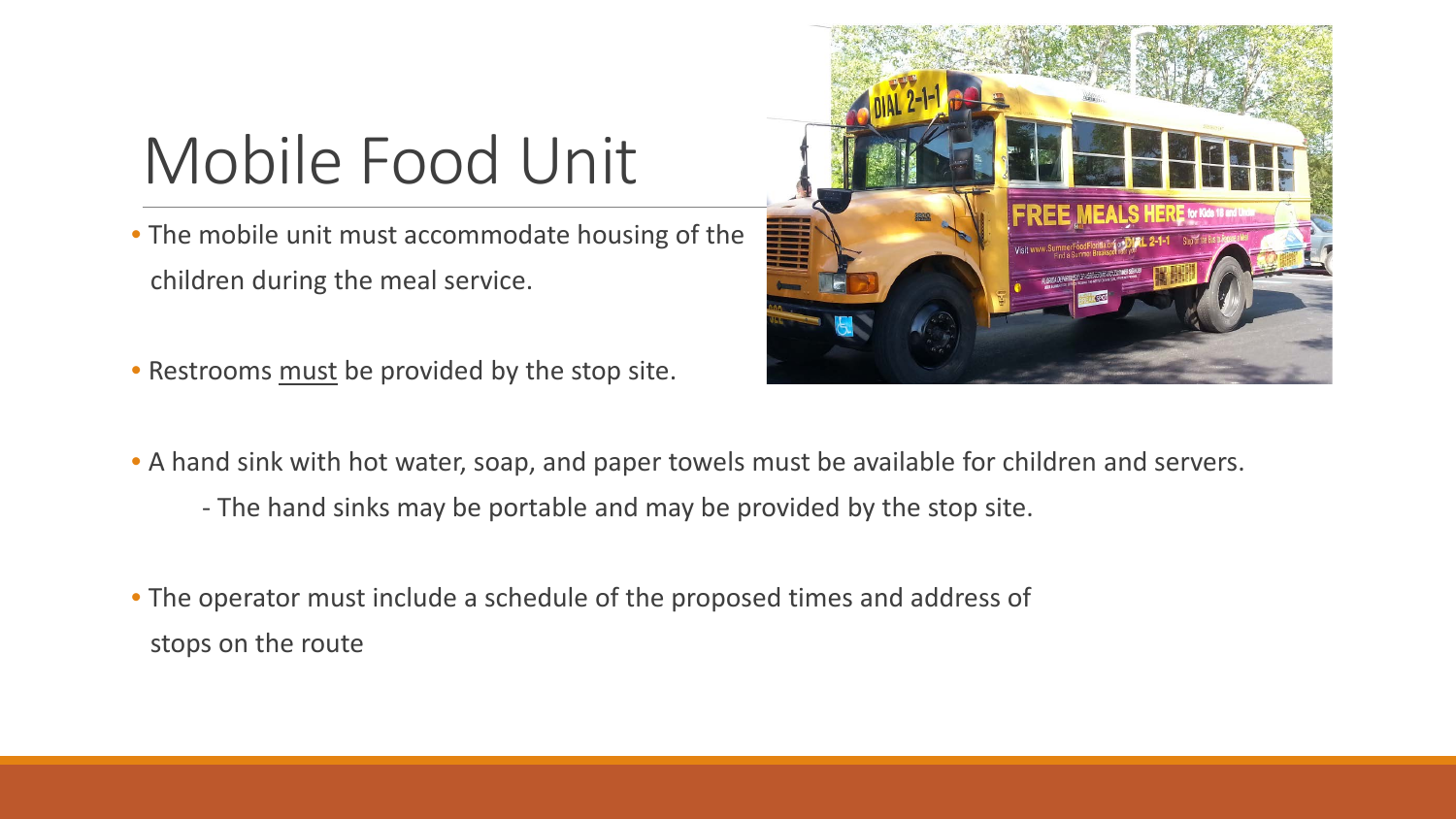# Summer Feeding Site: Application for Permit

Any site that does not have a current annual LDH permit to operate must also **submit the Retail Food Plan Review Packet Questionnaire**  in addition to the Summer Feeding Questionnaire. [www.eatsafe.la.gov](http://www.eatsafe.la.gov/)

DO NOT WAIT. Apply early so that plans can be approved early. It is not advised to wait until two weeks before the start date of the program.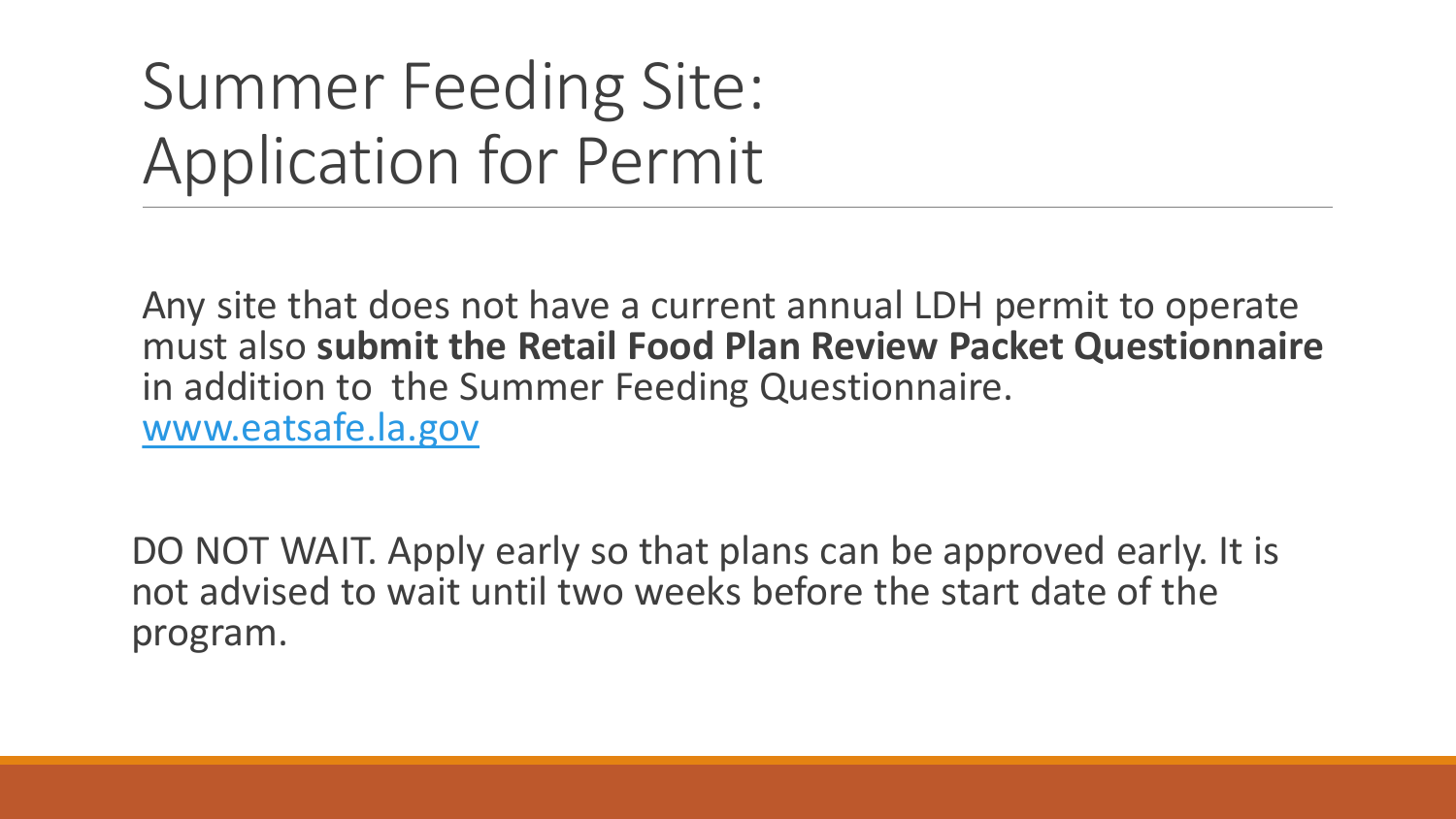# Summer Feeding Site Questionnaire

• Should be filled out and submitted to the local LDH office **a minimum of two weeks** before the Summer Feeding service begins.

• Include a floor plan of the space and a sample menu.

• The local Health Department staff may ask for additional information that may prolong the permitting process. – **Don't wait until the last minute!**

•Remember, April 15<sup>th</sup> is the deadline to apply with LDOE as a Sponsor.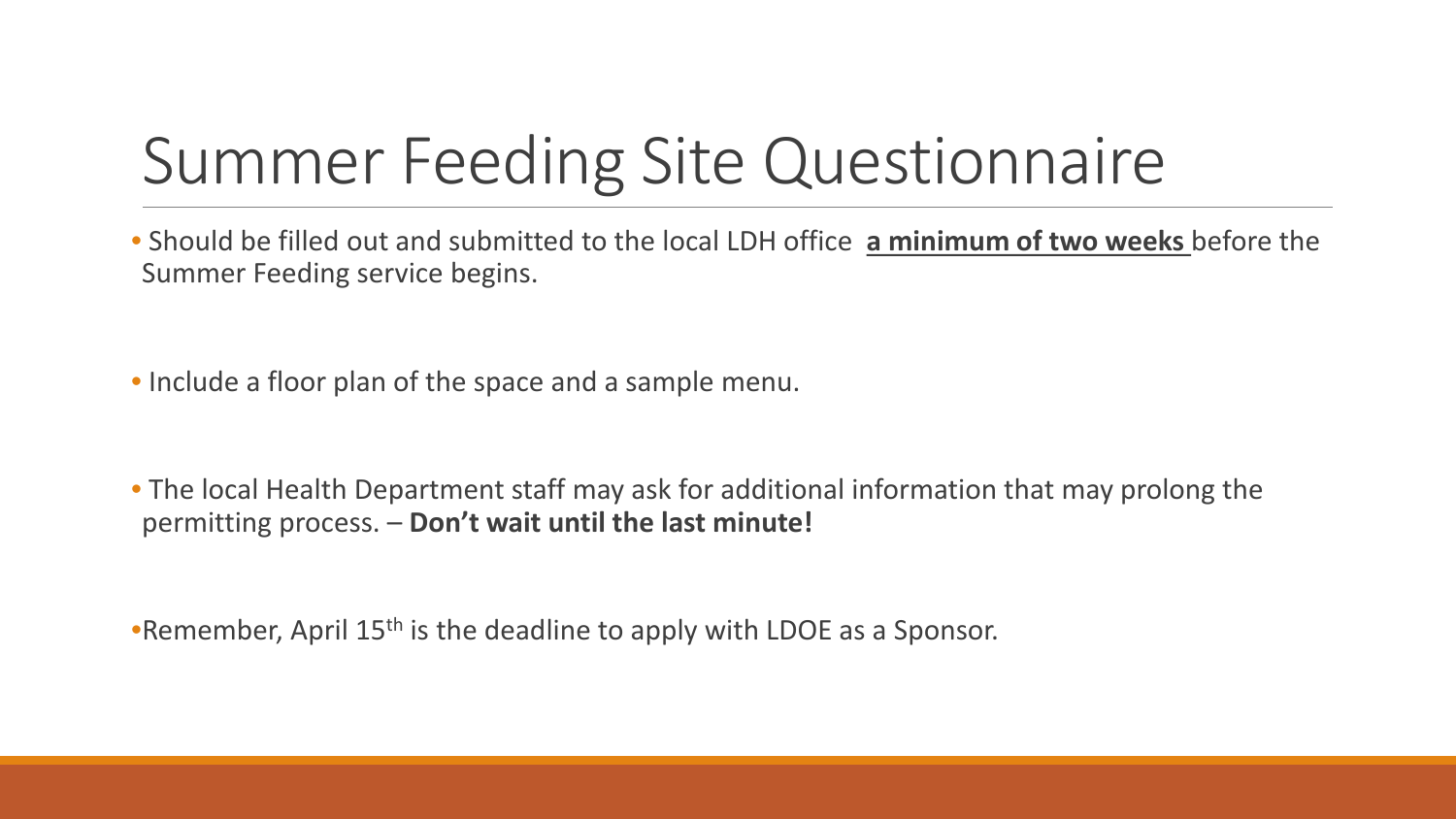#### Summer Feeding Site Questionnaire

If the site operator does not own the site location, **the site operator must submit a site agreement.** 

- Include information regarding the equipment that the Summer Feeding Site will have access to.
- Times that summer feeding will have access to the facility.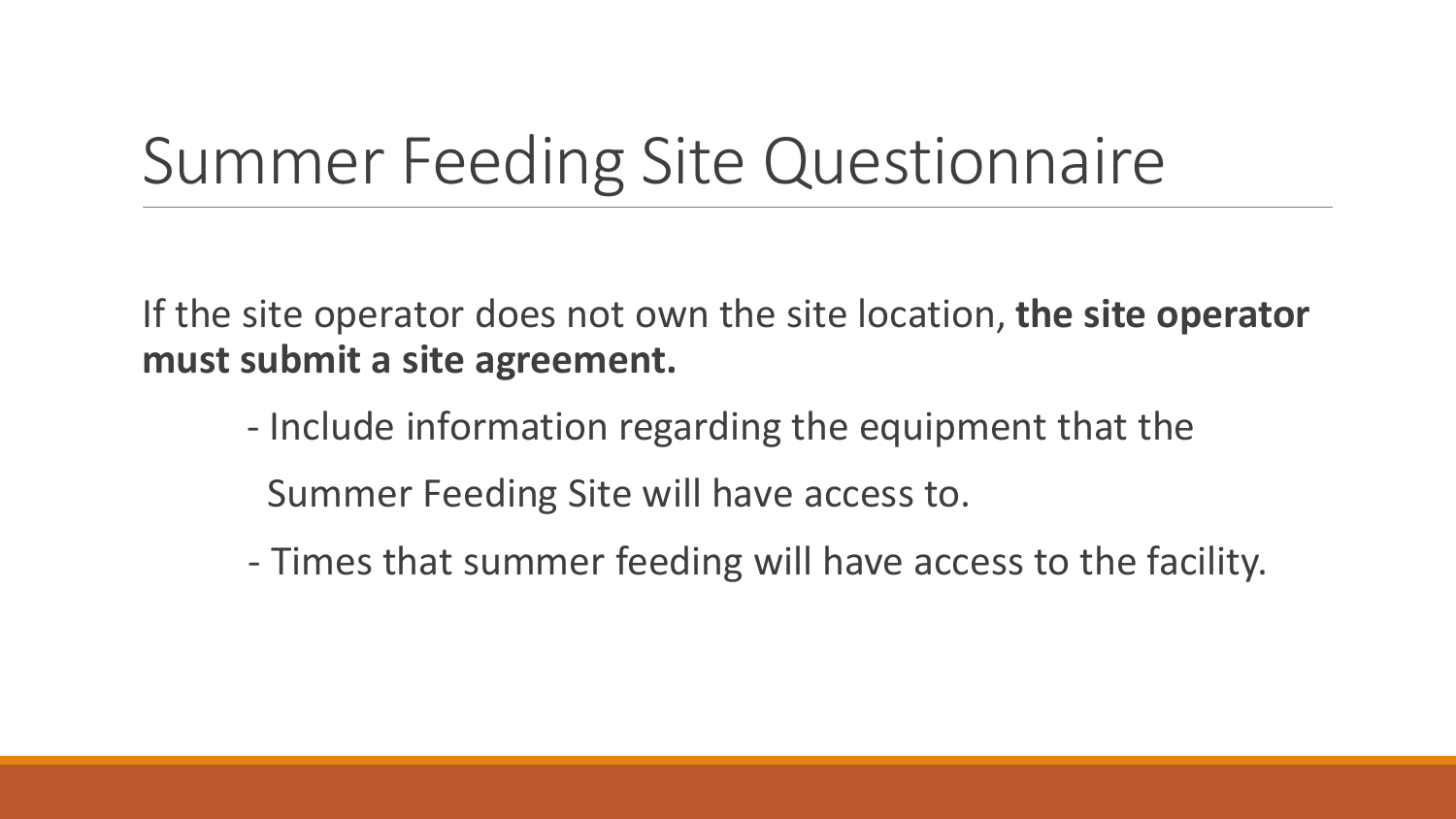# Summer Feeding Site Questionnaire

Transportation of food:

Sponsors who plan to deliver (or have delivered) prepared food to multiple feeding sites:

- Submit a written plan explaining the delivery plan for holding food at safe temperatures.

**- Train staff how to monitor and record temperatures.**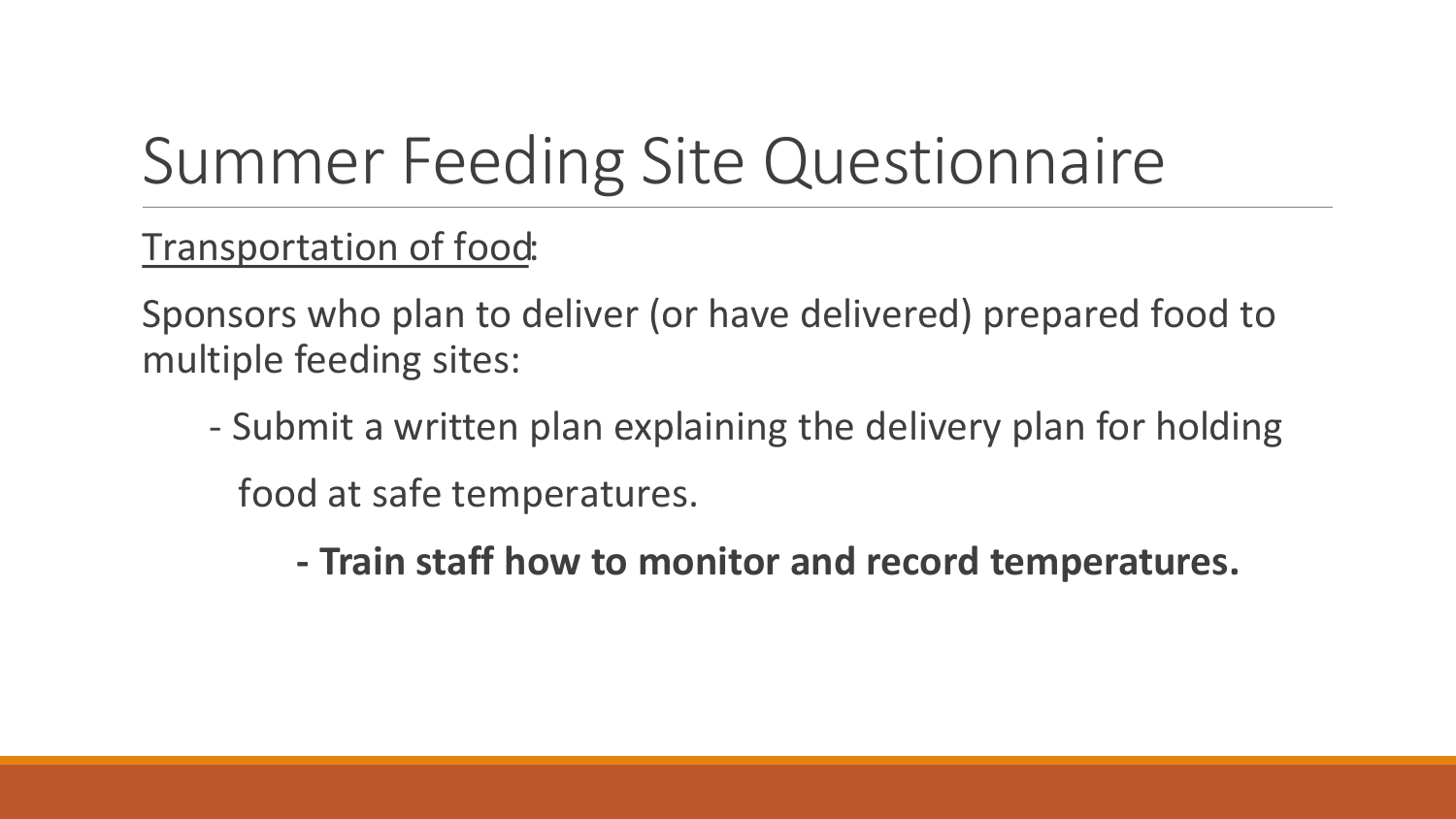#### Permit : Mobile Units

- Each unit must submit an application packet
- The operator must include:
	- A schedule of the proposed feeding times and
	- Address of stops on the route
- Reminder: If potentially hazardous food is served, then a written plan for using time as a public health control must also be submitted.
	- Logs must be maintained.
	- Responsibility of cooking site to mark when food was taken out of temperature control.
	- Responsibility of feeding site to mark when food is discarded or used.
- Reminder: Commissary Letter must be submitted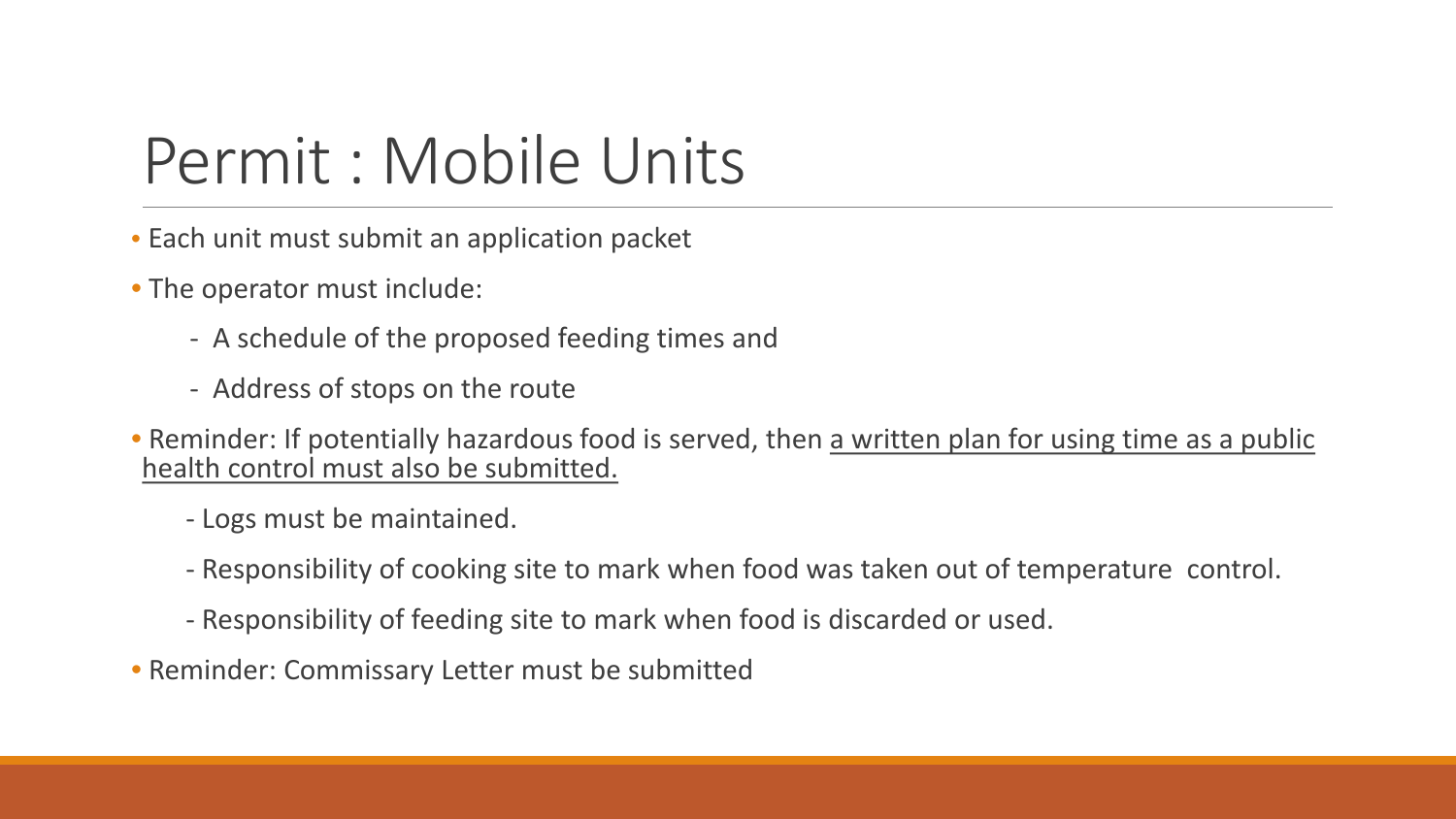# Permit: Plumbing Requirements

• The Chief Plumbing Official in the city/parish office regulates plumbing.

- Including: - Restroom fixture counts

- Grease Trap Sizing

• If the CBO gives a waiver for the grease trap for cooking and satellite sites, provide the waiver in writing.

• **Be sure to contact the CBO early so there is no delay for the approval of the site**.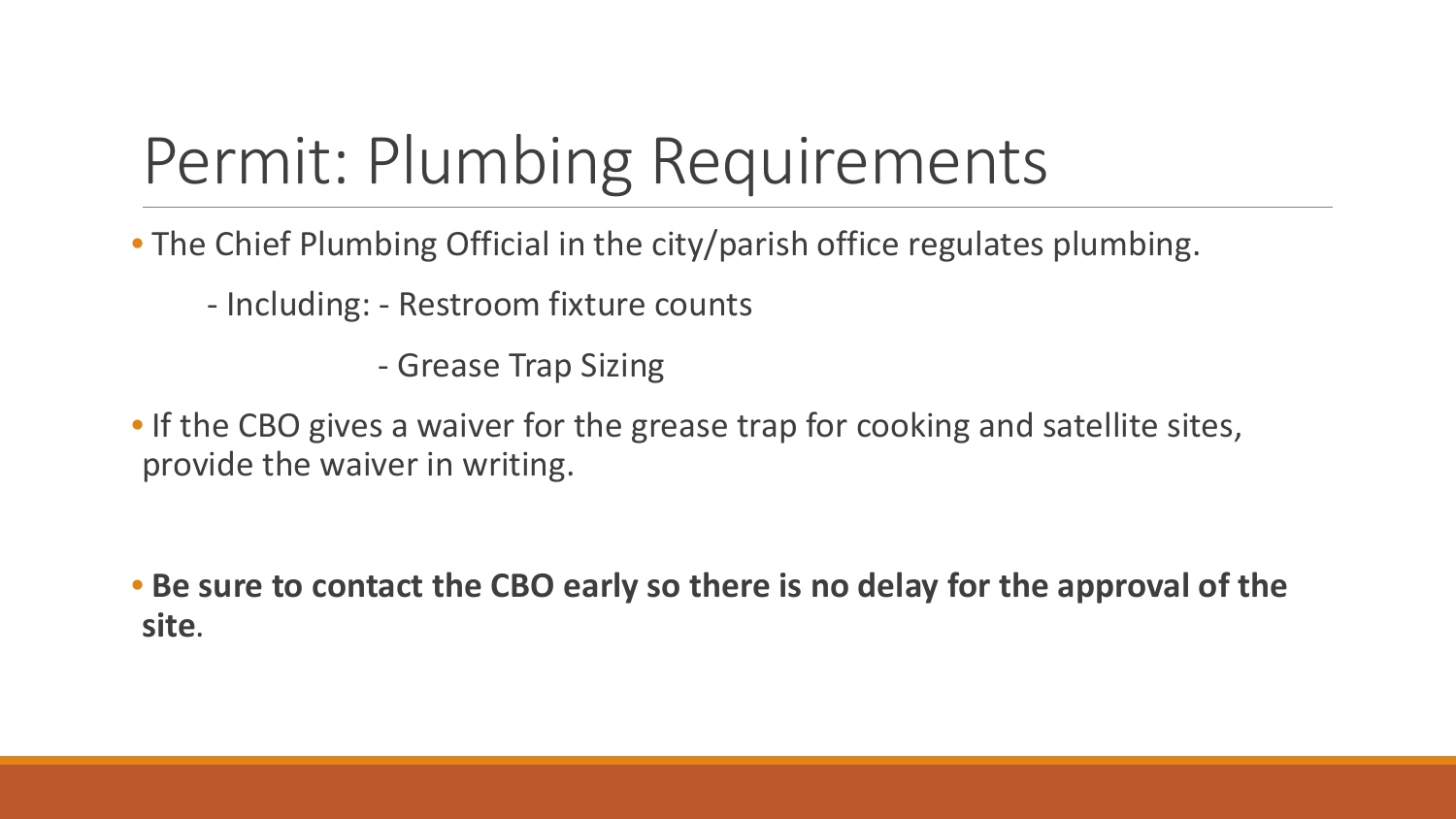# Permit: Plans have been Approved. What's Next?

• After plans have been approved, an approval letter will be sent to the applicant.

- **You must contact the local LDH office to schedule a pre-opening inspection**
	- The inspector will schedule your inspection. You must call in advance.
- A **person with the legal authority to sign for the Sponsor must sign the temporary permit to operate** before or at the time of inspection.
- A **Person In Charge (PIC) of the Summer Feeding site must be onsite at the time of inspection**.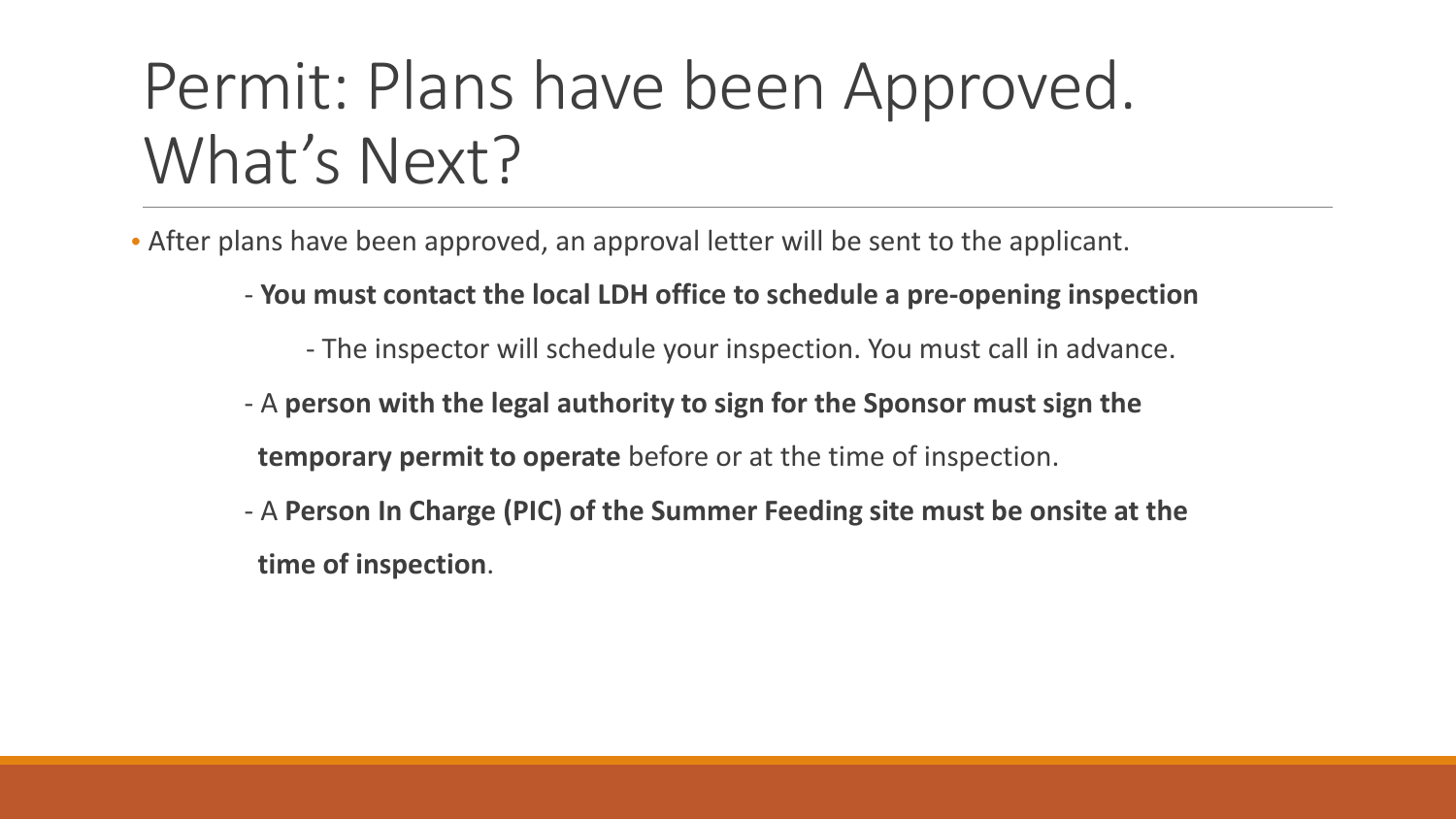#### Inspections

• The site is to be ready for service

- Refrigeration 41F or lower

- Hot water, Sanitizer, Sanitizer test strips, soap & paper towels, must

be provided

• The permits will not be back dated to include dates of service previous to the issuance of the permit.

• In some cases, based on length of service, a second routine inspection is required (if longer than 31 days of operation).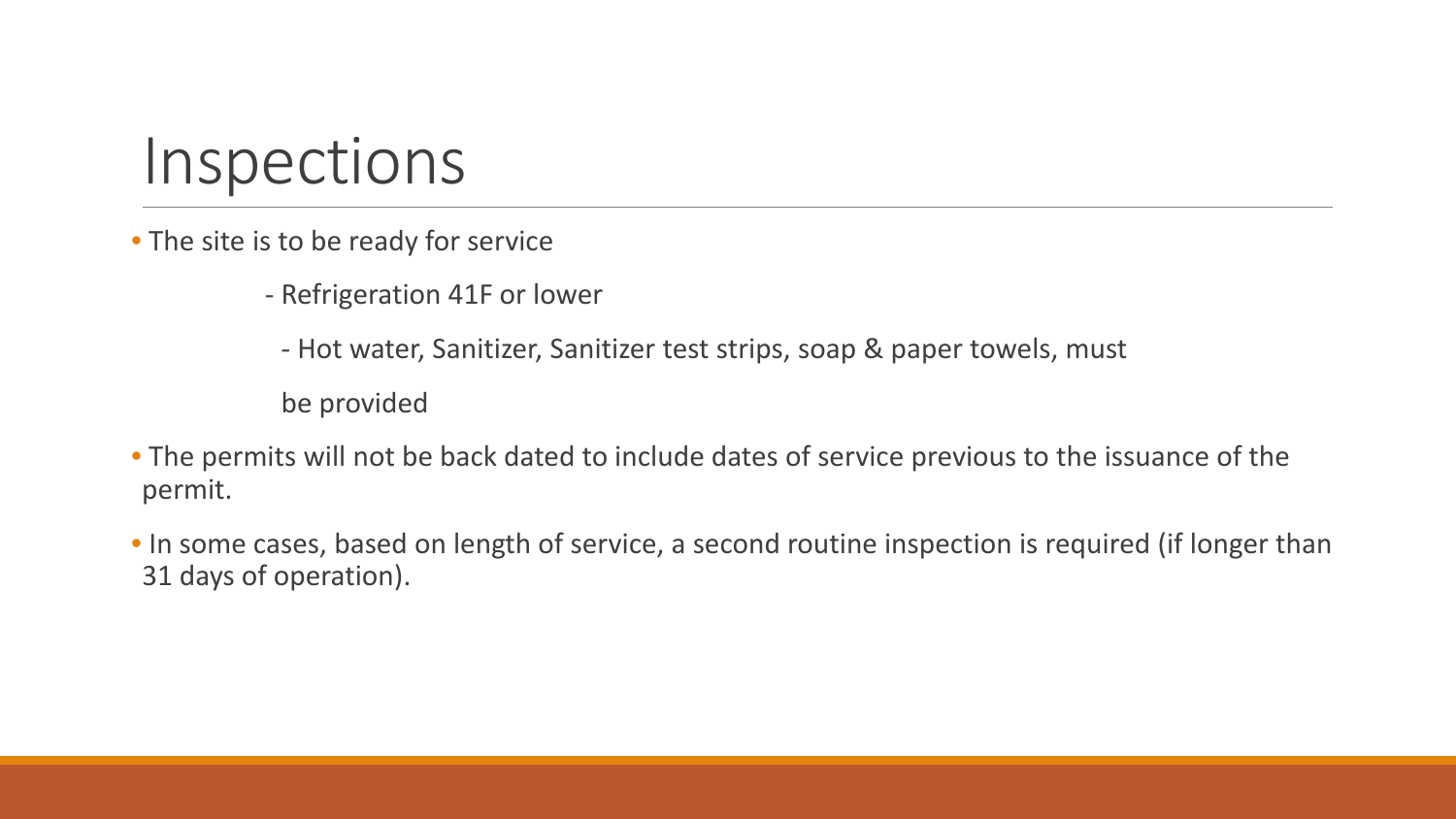# Summer Feeding Site Permit

The issuing of a temporary permit occurs when all requirements are satisfied and the site passes Inspection.

- The site must not operate until a temporary permit has been issued.
- The dates for the temporary permit, issued by the sponsor, are the dates that Summer Feeding will be eligible for reimbursement.
- Post the temporary permit from LDH and the inspection reports at the feeding site during hours of operation.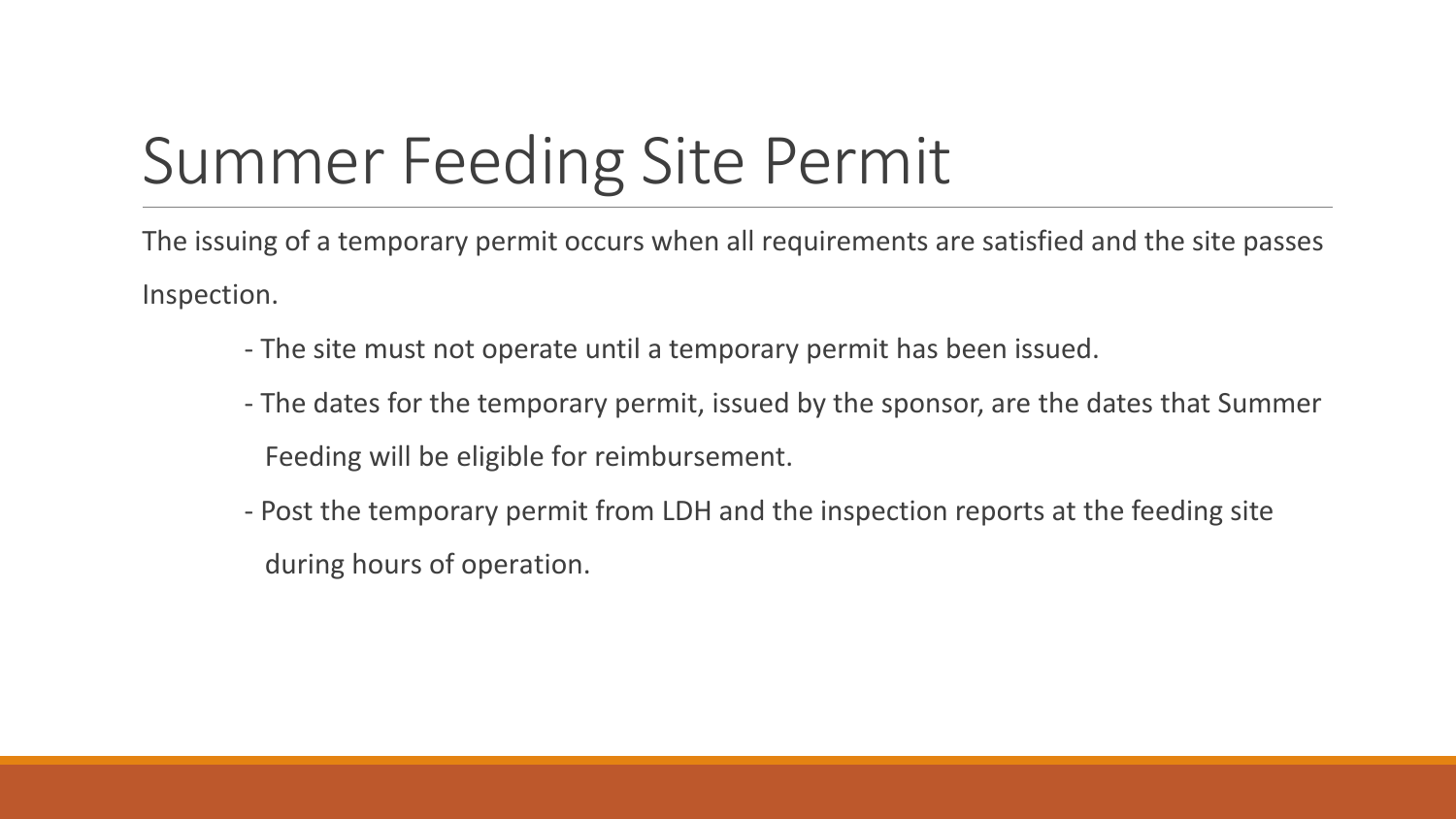#### REMEMBER:

The Summer Feeding Site must have a Temporary Permit to operate!!!

Your funds WILL NOT be reimbursed without a permit!

Make sure to submit the Summer Feeding Application and Retail Food Plans Review Questionnaire (if needed) at least 2 weeks before you plan to operate. Do not wait until the last minute!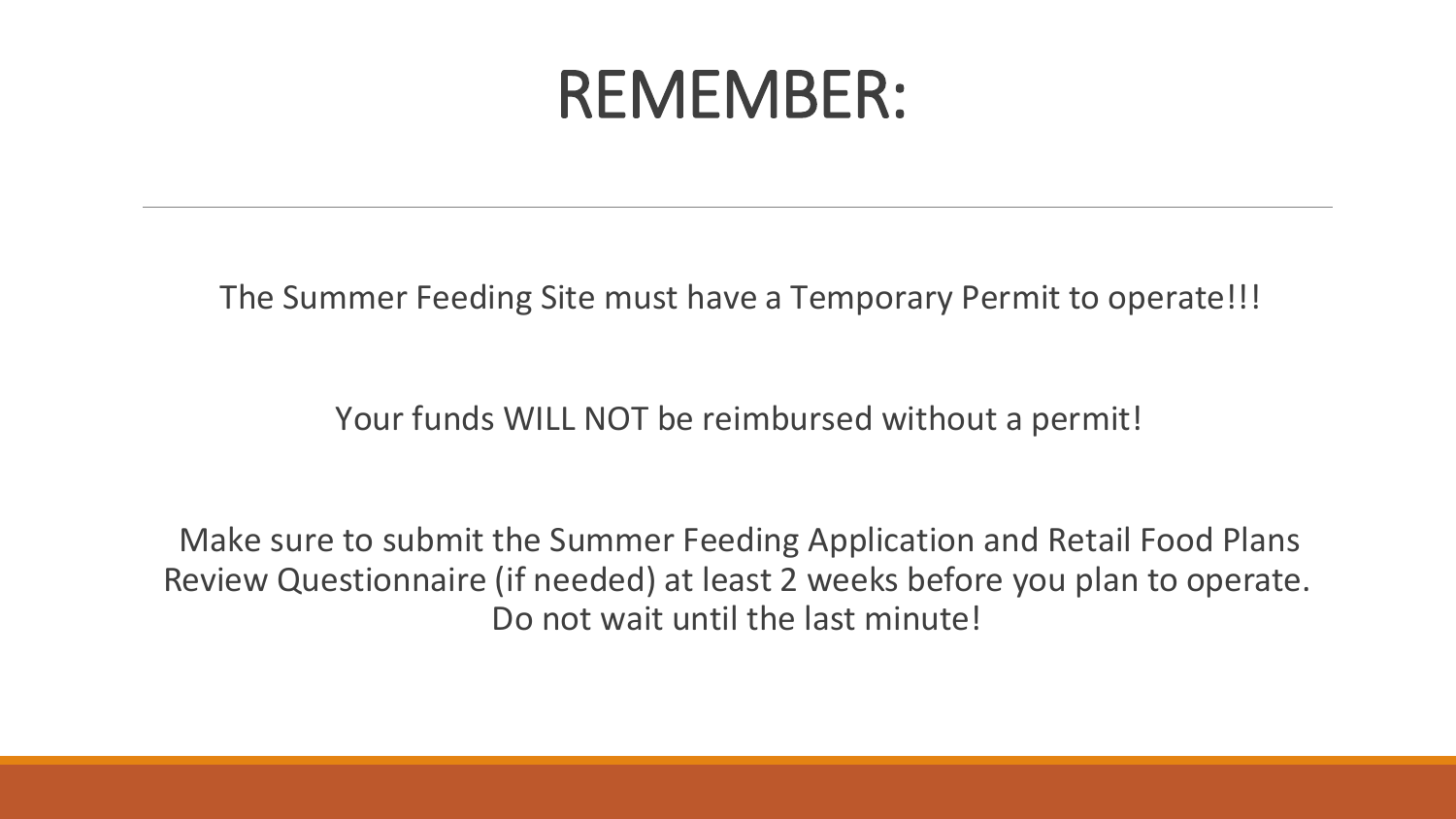# Helpful Information

• Go to our website : [www.eatsafe.la.gov](http://www.eatsafe.la.gov/)

- "Summer Feeding Site Questionnaire"

- Go to "For New Businesses"

- " How to Open a Food Establishment"

- " Pre-Opening Checklist"

- "Pre-Inspection Information"

•You may also contact the local LDH office for the Summer Feeding Site Questionnaire.

•Not every LDH office has clerical staff. Remember to contact the office before stopping by to ensure someone will be there to help you.